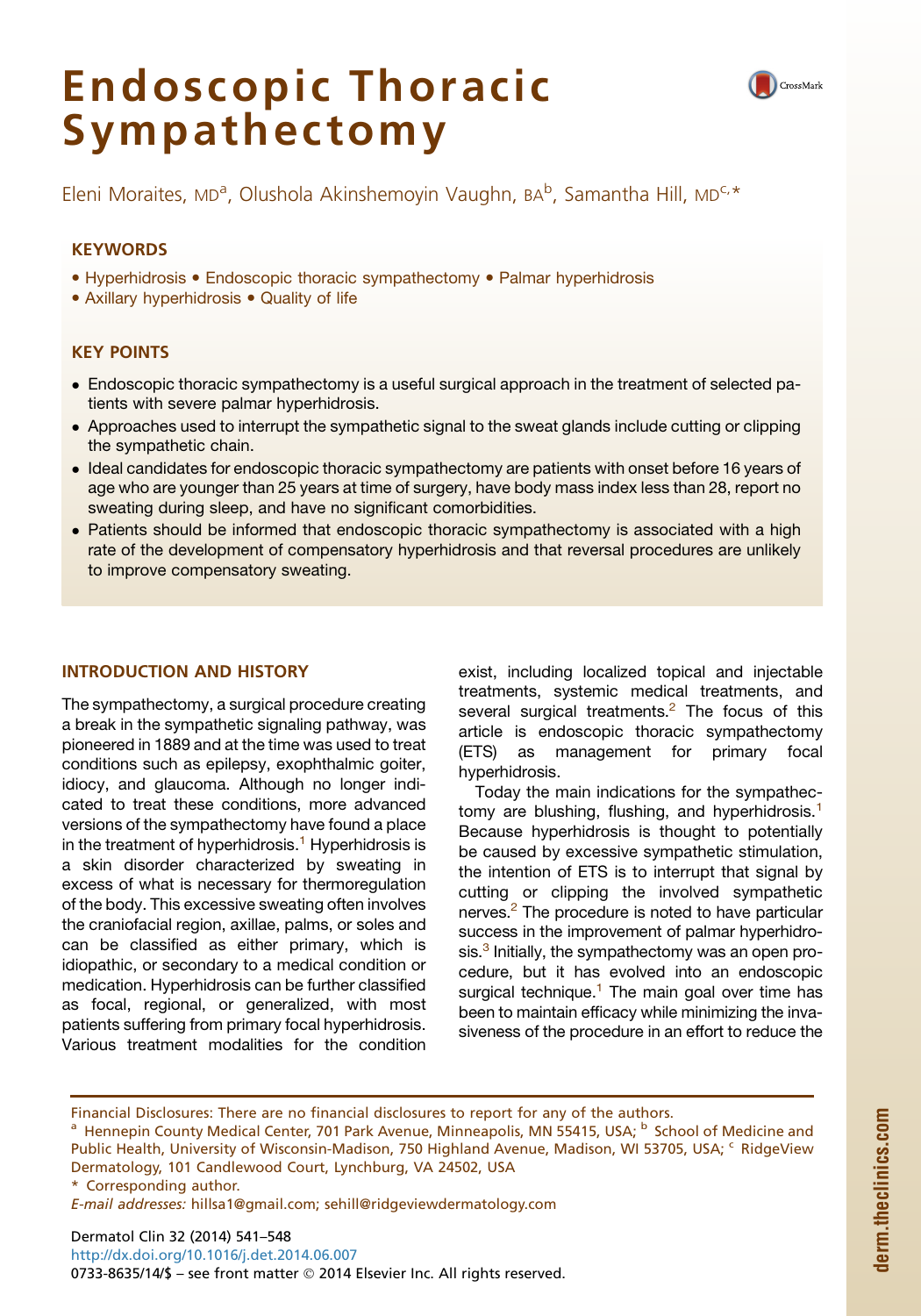risk of complications, specifically the development of compensatory sweating.<sup>[1,4](#page-6-0)</sup>

## ANATOMY AND PHYSIOLOGY

The sympathetic nerves that control sweating originate in the spinal cord between segments T1 and L2. The distribution is segmental and variable, with sympathetic fibers from T1 generally supplying the head, T2 the neck, T3 to T6 the thorax, T7 to T11 the abdomen, and T12 to L2 the legs.  $5,6$ 

Experiments performed in the 1950s found that most of the sympathetic outflow to the hand originates from T2 to T3. $<sup>7</sup>$  $<sup>7</sup>$  $<sup>7</sup>$  Signaling from these</sup> levels may also travel via an alternative pathway, the nerve of Kuntz. Although not present in all people, the nerve of Kuntz forms a connection from the second intercostal nerve to the first thoracic ventral ramus, allowing signals to reach the brachial plexus without traversing the sympathetic trunk.<sup>8</sup> Therefore, complete denervation of the hand requires surgical division of the sympathetic chain above the T2 ganglion and below the T3 ganglion as well as possible transection of Kuntz's nerve.<sup>5</sup> When axillary hyperhidrosis exists with palmar hyperhidrosis, surgery may be extended to include the T4, T5, or even T6 ganglion. $6,9$  The cervicothoracic ganglion, or stellate ganglion, is formed by the fusion of the inferior cervical ganglion and the first thoracic ganglion. It has been implicated in hyperhidrosis but is often left untouched during ETS to avoid Horner's syndrome.<sup>[10](#page-6-0)</sup> More specific information regarding these techniques will be addressed in a later section of this review.

Endoscopic lumbar sympathectomy is has been used for plantar hyperhidrosis. Sympathetic outflow to the lower extremities originates at T12, L1, and L2 and, therefore, can be interrupted by division of the sympathetic trunk at the L3 level or removal of the ganglia from L2 to L4.<sup>[6](#page-6-0)</sup> In surgery, the first lumbar ganglion often is left untouched in an attempt to preserve sexual function.<sup>[6](#page-6-0)</sup>

#### **NOMENCLATURE**

Various terms have been used to describe origins of sympathetic innervation with regard to the exact location of surgical intervention. Some authors describe the vertebral level (T), whereas others describe sympathetic outflow by its relationship with the nearest rib (R). Recently, the International Society on Sympathetic Surgery and The Society of Thoracic Surgeons General Thoracic Task Force on Hyperhidrosis acknowledged the need for uniform language to describe the location of ETS in an effort to make comparisons between procedures more accurate.<sup>[2](#page-6-0)</sup> A consensus on

terminology, as determined by International Society on Sympathetic Surgery and the Society of Thoracic Surgeons in 2011, indicates that standard nomenclature using rib orientation is the most precise way to describe ETS. An operative note would describe the procedure by noting the rib number (for example, R3 is the third rib) and the location (top, bottom, or both) where the denervation occurred relative to the rib. $2$  For example, a procedure at R4, above denotes nerve interruption above the fourth rib. Both R and T nomenclature, including the use of R nomenclature without the denotation of above and below, are used in the literature and are so used in this report.

## INDICATIONS

Referral for ETS may be indicated when medical therapies and, when appropriate, local surgery have failed or are contraindicated. Other treatments for axillary hyperhidrosis include topical antiperspirants such as aluminum chloride; injected botulinum toxin; oral anticholinergic medications; and local surgeries including simple excision, curettage, and liposuction and procedures that combine these techniques.<sup>[9](#page-6-0)</sup> More recently, microwave and ultrasound technologies have also been used to treat axillary hyperhidrosis. For palmar hyperhidrosis, standard treatments include topical aluminum chloride, oral anticholinergic medications, iontophoresis, and botulinum toxin. For craniofacial hyperhidrosis, treatments include topical aluminum chloride, botulinum toxin, and oral medications such as anticholinergics, cloni-dine, propranolol, and diltiazem.<sup>[9,11](#page-6-0)</sup> The algorithm for treatment strategies in plantar hyperhidrosis is similar to that of palmar hyperhidrosis, with ultimate referral for endoscopic lumbar sympathec-tomy rather than thoracic sympathectomy.<sup>[9,12](#page-6-0)</sup>

Based on randomized trials and nonrandomized comparisons, the Society of Thoracic Surgeons has described an ideal candidate for  $ETS<sup>2</sup>$  $ETS<sup>2</sup>$  $ETS<sup>2</sup>$ :

- Patients with onset before 16 years of age who are younger than 25 years at time of surgery
	- $\circ$  with body mass index less than 28
	- o reporting no sweating during sleep
	- without significant comorbidities and
	- $\circ$  with resting heart rate greater than 55 beats per minute.

Additional indications for ETS include<sup>[1](#page-6-0)</sup>:

- Arteriospastic disorders: eg, Raynaud's disease and acrocyanosis
- Occlusive arteriolar disorders: eg, thrombongiitis obliterans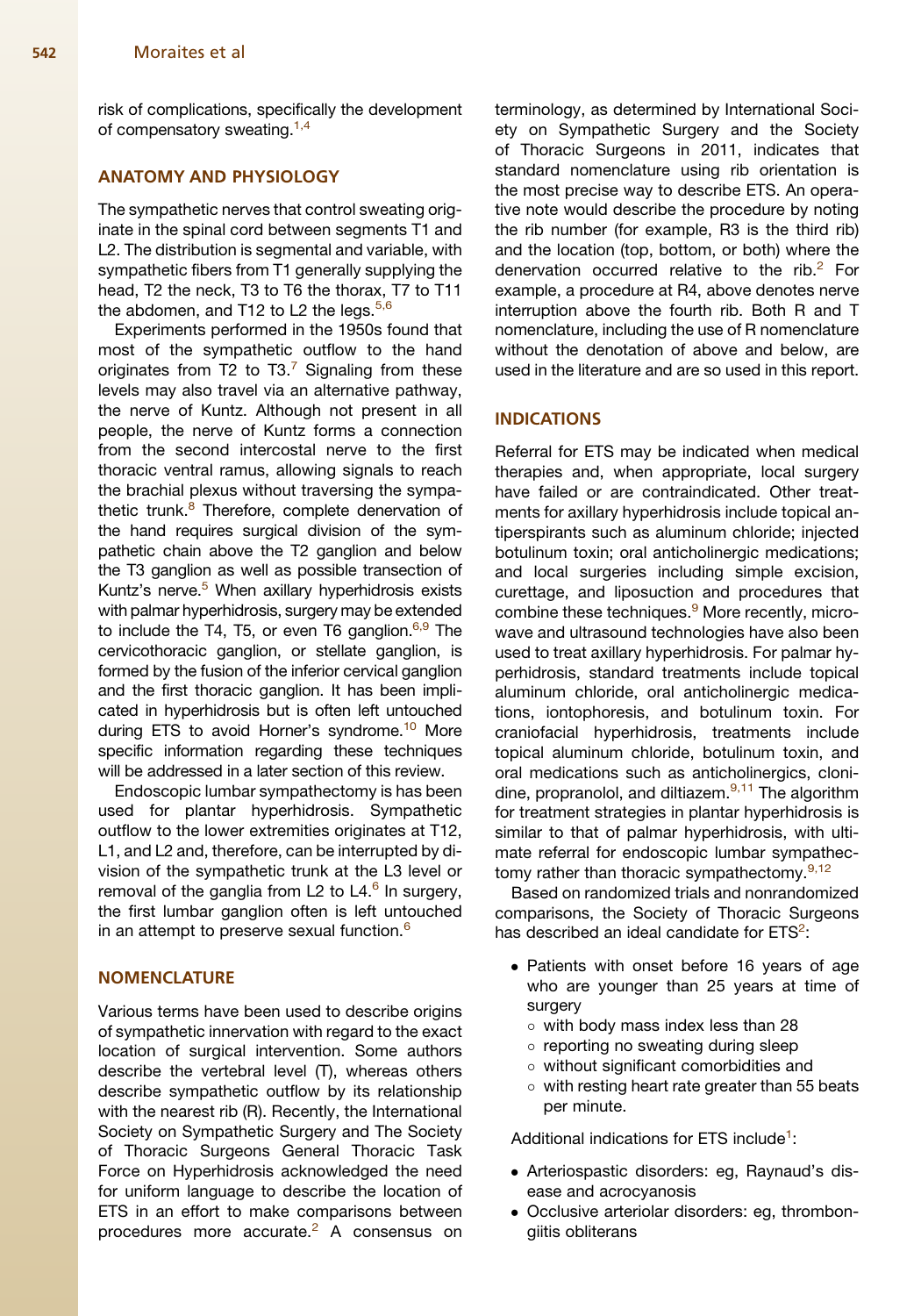- Some neurologic disorders: eg, posttraumatic sympathetic dystrophy
- Intractable pain: eg, angina and complex regional pain syndrome
- Possibly social phobia

Selection criteria for randomized trials exploring surgical treatment of hyperhidrosis frequently include only severe and debilitating primary palmar hyperhidrosis with serious negative repercussions on social life and professional activ-ity.<sup>[13,14](#page-6-0)</sup> According to the Society of Thoracic Surgeons Expert Consensus, "only a small percentage of patients should be considered for sur-gical treatment."<sup>[2](#page-6-0)</sup>

## **TECHNIQUES**

The goal of a sympathectomy of any kind for hyperhidrosis is to disconnect the eccrine sweat glands from the sympathetic signals that trigger them to initiate sweating. Initially, open procedures were performed, with approaches including anterior supraclavicular, posterior paravertebral, posterior midline, anterior thoracic, axillary thoracic, or axillary extrathoracic with first rib resection.<sup>[15](#page-6-0)</sup> In 1951, Kux first described an endoscopic transthoracic approach, and this technique is now the standard of care for hyperhidrosis.<sup>[4](#page-6-0)</sup>

Current techniques involve the destruction of the bilateral thoracic sympathetic ganglia via endoscopic resection, ablation, or clipping ( $Fig. 1$ ).<sup>[2,16](#page-6-0)</sup> The procedure requires general anesthesia, but most patients are able to go home the day of the procedure. There are reports of the use of local anesthesia for the procedure, but this is not gener-ally recommended.<sup>[2,16](#page-6-0)</sup>



Fig. 1. Current techniques for endoscopic thoracic sympathectomy. (Courtesy of Albert Ganss, International Hyperhidrosis Society, Quakertown, PA; with permission.)

Surgical technique can vary based on surgeon preference and anatomic location of hyperhidrosis. Recent consensus recommendations from the Society of Thoracic Surgeons are to interrupt the sympathetic chain above the third rib for palmar hyperhidrosis, above the fourth and fifth rib for axillary hyperhidrosis, and above the third rib for craniofacial hyperhidrosis (Table 1). $<sup>2</sup>$ </sup>

Traditionally, for isolated palmar hyperhidrosis, an incision of less than 1 cm is made in the midaxillary line, through which the endoscope and instruments are inserted. Carbon dioxide insufflation may be used to partially collapse the lung, improving visualization. The anatomy is examined, and the sympathetic chain is divided, often just above T2 and below the stellate ganglion. $4,17$  Additional sites may be interrupted, including other ganglia and nerves of Kuntz if present. The ends of the nerves are separated to allow at least a 1-cm gap to reduce nerve regrowth and recurrence of hyperhidrosis. Sympathetic tone to the hand is assessed with a laser Doppler palmar blood flow device or finger temperature probe. A suction catheter is used to evacuate the pneumothorax if the lung has been collapsed; otherwise, intrapleural air is aspirated through tubes. A chest x-ray is obtained after the procedure to ensure proper lung inflation and minimal intrapleural air. The procedure generally takes less than an hour to complete.<sup>[4,17](#page-6-0)</sup>

Researchers have attempted to analyze whether transection, resection, ablation, or clipping is a superior technique in ETS. No clear differences have been found.<sup>[2,18](#page-6-0)</sup> Rather, the results are dependent on whether the correct level of division was achieved and if there was enough separation between the ends of the chain to avoid nerve regrowth.<sup>[2](#page-6-0)</sup>

A few small prospective studies out of China have recently found an effective new technique using a transumbilical endoscopic approach to achieve thoracic sympathectomy. In one study,

| Table 1<br><b>Society of Thoracic Surgeons consensus</b> |                                                                                                                          |
|----------------------------------------------------------|--------------------------------------------------------------------------------------------------------------------------|
| <b>Location of</b><br><b>Hyperhidrosis</b>               | <b>Recommended Surgical Level</b>                                                                                        |
| Palmar<br>hyperhidrosis                                  | Above third rib (driest palms)<br>or above fourth rib (palms<br>less dry but reduced chance<br>of compensatory sweating) |
| Axillary<br>hyperhidrosis                                | Ahove fourth and fifth rib                                                                                               |
| Craniofacial<br>hyperhidrosis                            | Above third rib                                                                                                          |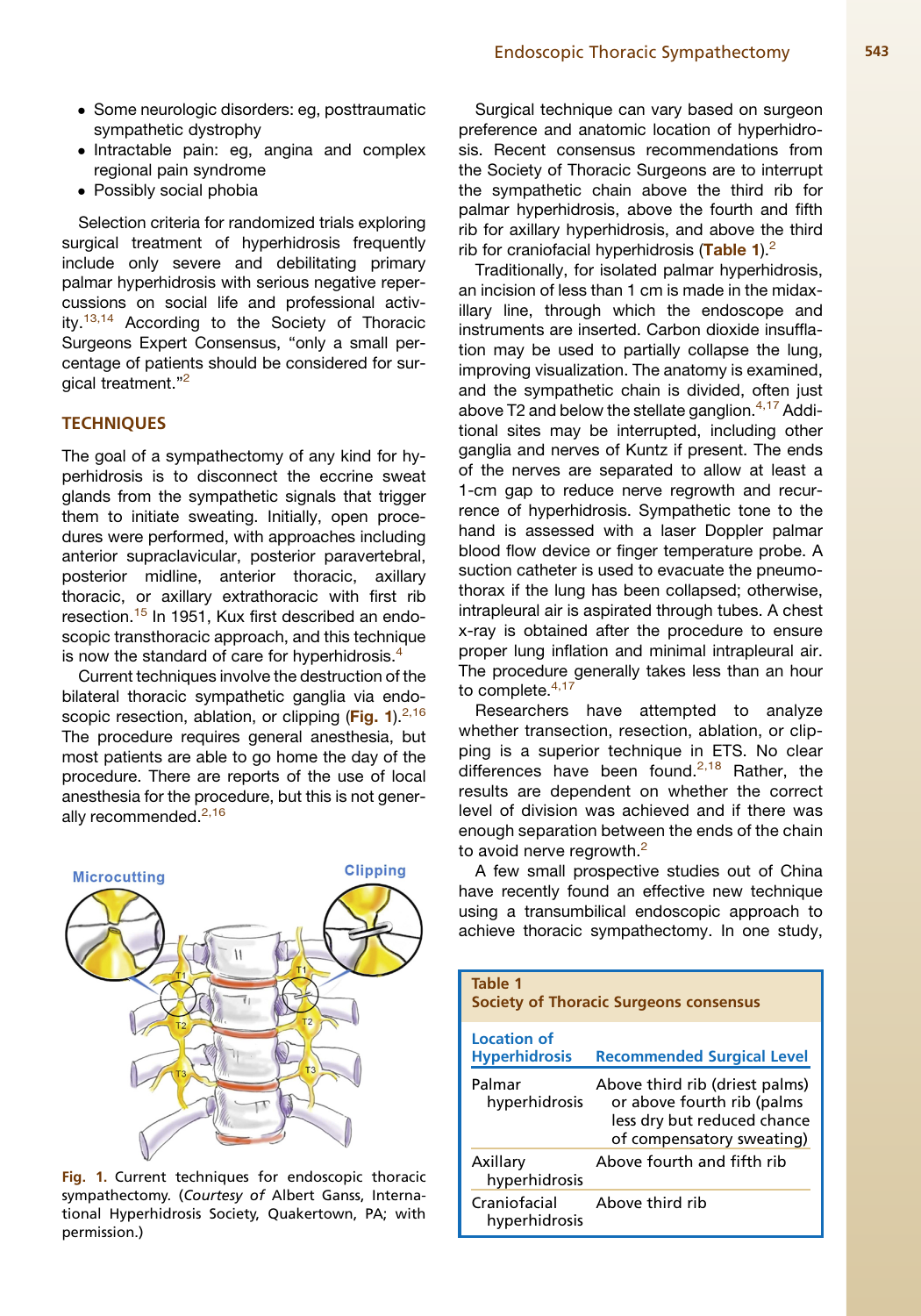66 patients with severe palmar hyperhidrosis pre-sented for thoracic sympathectomy.<sup>[19](#page-7-0)</sup> Thirty-four of these patients received transumbilical thoracic sympathectomies through a 5-mm umbilical incision using an ultrathin gastroscope; the remaining patients were treated with traditional needlescopic thoracic sympathectomy.<sup>[19](#page-7-0)</sup> All of the patients reported that the procedure successfully treated their hyperhidrosis. Patients receiving the transumbilical procedure reported reduced pain and paresthesia; this is possibly explained by the absence of a chest wall incision and subsequent lack of manipulation of intercostal space with trocars. This transumbilical technique showed a superior aesthetic outcome when compared with the traditional group, although the operating time of the surgery was slightly longer.<sup>[19](#page-7-0)</sup>

Use of a voice-controlled robotic arm has been compared with use of a human camera-holding assistant.<sup>[20](#page-7-0)</sup> There was no difference between groups in terms of accidents, pain, general satisfaction, anhidrosis, length of hospitalization, or compensatory hyperhidrosis (CH). The robotic group had reduced contact of the laparoscopic lens with mediastinal structures but also had longer operating time, suggesting that the robotic camera is as safe as a human assistant but less efficient.<sup>[20](#page-7-0)</sup>

## **OUTCOMES**

The ETS procedure is thought to relieve palmar hy-perhidrosis in greater than 95% of patients.<sup>[21](#page-7-0)</sup> Recurrent sweating develops in 0% to 65% of pa-tients that undergo the procedure.<sup>[2](#page-6-0)</sup> Compensatory sweating occurs in up to 98% of patients.<sup>[2](#page-6-0)</sup> Patient satisfaction is reported to be between 66.7% and 93% but is known to decline with time. $22$ 

Four main studies show the trends in satisfaction and complication rates of ETS.

## Unilateral or Bilateral ETS

A 1994 study followed up with 270 patients who had unilateral or bilateral ETS for upper extremity hyperhidrosis, with a total of 480 sympathec-tomies.<sup>[23](#page-7-0)</sup> Patients who had undergone ETS between 1965 and 1992 were sent a questionnaire regarding early postoperative results, side effects, complications, and long-term effects of the procedure; the average time between the procedure and receipt of the questionnaire was 16.4 years, ranging from 9 months to 27.1 years. $23$  Results from the questionnaire indicate treatment failure in 1.9% of cases and symptom recurrence in 1.5%. A total of 95.5% of patients were initially completely satisfied, 66.7% were completely satisfied at follow-up, and 26.7% were partially satisfied. Reported side effects include compensatory

sweating (67.4%), gustatory sweating (50.7%), severe dryness of the hands (<1.2%), and Horner's syndrome  $(2.5\%)$ .<sup>23</sup>

## Bilateral ETS

In 1995, Drott and colleagues $^{24}$  $^{24}$  $^{24}$  followed up with 850 patients for 31 months after bilateral ETS for upper extremity hyperhidrosis. Treatment failure was reported in 2% of patients with symptom recurrence in 2% of patients. 98% reported satisfactory results at the end of follow-up. Compensatory sweating occurred in 55% of patients, with 2% considering this as disturbing as their original symptoms.<sup>[24](#page-7-0)</sup> Gustatory sweating occurred in 36% of patients, but was often relieved with anticholinergic drugs and not considered a major problem by patients. The use of anticholinergic medications to treat other forms of compensatory sweating was not discussed. Three patients developed Horner's syndrome, one of which was temporary.<sup>[24](#page-7-0)</sup>

More recently, a 2013 study followed up with 51 patients for up to 16 years. $25$  The investigators reported treatment failure in 2% of patients; recurrence rate was not discussed. A total of 86.3% of patients rated their satisfaction as excellent or good, and 9.8% were not happy. Of the not happy, 3 suffered postoperative chest pain, one had a pneumothorax and empyema leading to prolonged hospital stay, and one had treatment fail-ure.<sup>[25](#page-7-0)</sup> A total of 97.4% of patients experienced compensatory sweating. Patients with compensatory sweating located on the back rather than face, axilla, abdomen, thighs, or feet were more likely to rate satisfaction as excellent or good.<sup>[25](#page-7-0)</sup>

## Gender Differences in Outcomes of ETS

Finally, a 2010 study analyzed gender differences in outcomes of ETS by surveying 1044 patients, 719 women and 325 men, who underwent surgery for palmar hyperhidrosis from 2000 to 2008.<sup>[26](#page-7-0)</sup> Treatment failure was reported in 1.2% of patients, regardless of gender, but overall recurrence rate was not discussed. In a survey 30 days after surgery, there were no significant differences in qual-ity of life reported between genders.<sup>[26](#page-7-0)</sup> Overall, 95% of patients reported that their quality of life was either better or much better, and 1.5% claimed their quality of life was a little worse or much worse. Results indicating perceived postsurgical differences in quality of life were similar for both genders.<sup>[26](#page-7-0)</sup>

#### Outcomes Variances

Outcomes are highly dependent on the level of interruption of the sympathetic chain. Recent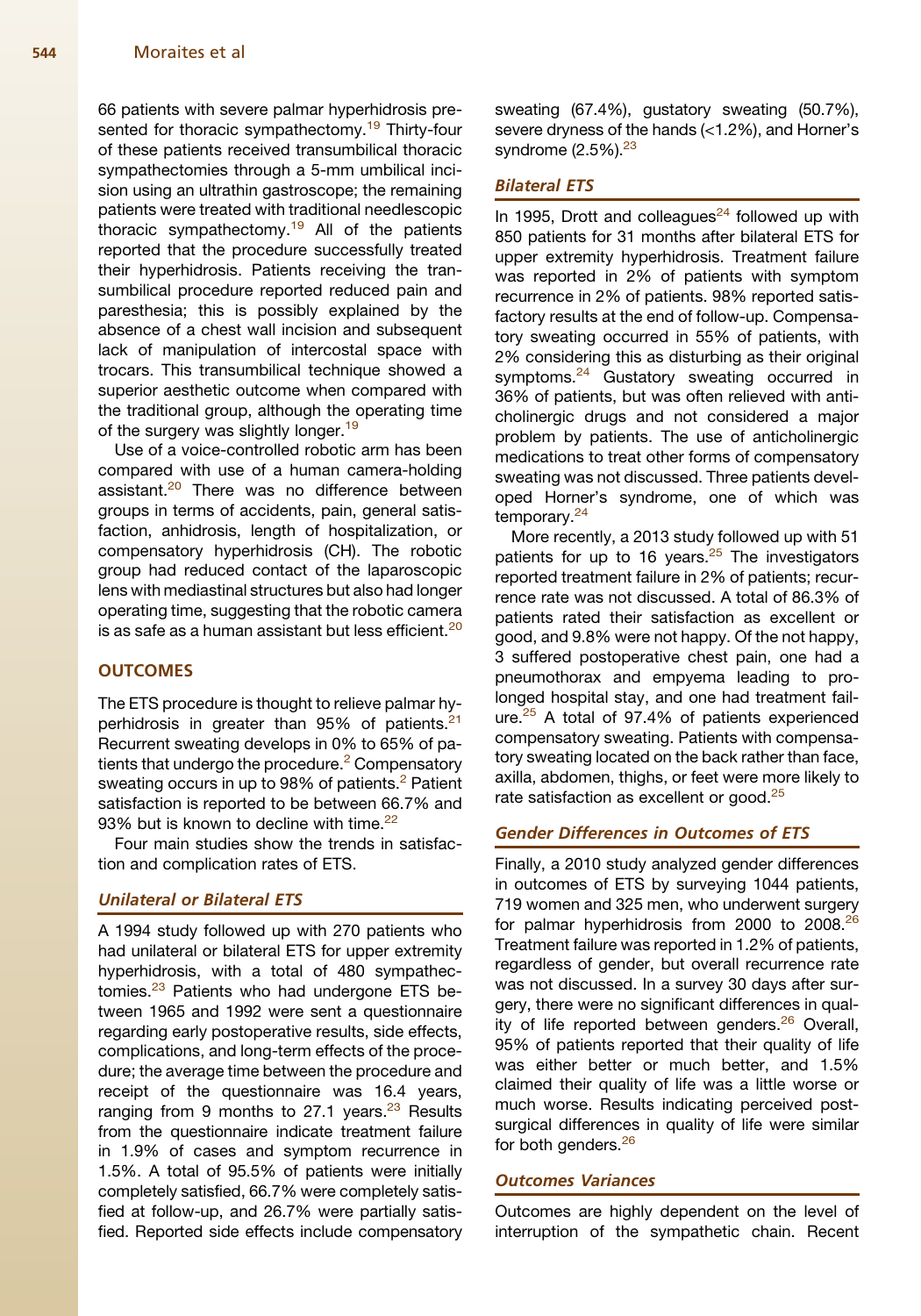with single ganglia ETS. Meta-analysis suggests that there is no significant difference in efficacy be-tween groups.<sup>[27](#page-7-0)</sup> However, one study found that clipping above and below T4 improved efficacy and lowered the risk of compensatory sweating when compared with T2 to T4 sympathectomy. $28$ For palmar hyperhidrosis, the Society of Thoracic Surgeons consensus document suggests that 2 interruptions are made, at R3 and R4, for patients who are willing to accept a higher risk of CH to have completely dry hands. R3 or R4 interruption alone may be appropriate to limit the likelihood of CH, although it may result in moister hands.<sup>[2](#page-6-0)</sup>

Additional studies have sought to further compare the efficacy of single ganglia ETS at different levels for palmar hyperhidrosis, with one showing improved effectiveness at R3 (above the third rib, usually T3) when compared with R2 (above the second rib, usually R2). This study found that treatment failure was more common with R3 sympathecotomy, but the persistent palmar hyperhidrosis could be cured with reoper-ation at the R2 level.<sup>[29](#page-7-0)</sup>

Finally, preoperative characteristics may be predictive of poor postoperative results. Younger age, male sex, and higher levels of preoperative and postoperative sweating may predict treatment failure, whereas increased age may correlate with increased CH after surgery.<sup>29</sup>

# VARIATION IN OUTCOMES BY ANATOMIC LOCATION OF HYPERHIDROSIS

The outcomes of ETS vary based on the anatomic location of the sweating. Patients undergoing operation for palmar hyperhidrosis tend to be more satisfied than those with axillary hyperhidrosis, at  $46.2\%$  and  $33.3\%$  respectively.<sup>[23](#page-7-0)</sup> Recurrence rates may be dramatically different between palmar and axillary hyperhidrosis, with one study finding recurrence rates of 6.6% for palmar hyperhidrosis and 65% for axillary.<sup>[30](#page-7-0)</sup>

Patients with palmar hyperhidrosis often have concomitant plantar hyperhidrosis, so the optimal treatment strategy for patients with palmoplantar hyperhidrosis has been analyzed. In one study, 73 patients were treated for hyperhidrosis with an endoscopic thoracic sympathetic block, 66 of whom had both palmar and plantar hyperhidrosis. The study showed that 100% of patients had nearly or completely dry palms after an endoscopic thoracic sympathetic block with a clip placed at T4, and 50% of the patients showed relief from plantar sweating, although the mechanism for this improvement is unclear. $31$  For patients with palmoplantar hyperhidrosis, additional interruption at R5 may be superior to sympathectomy at R4 alone, $<sup>2</sup>$  $<sup>2</sup>$  $<sup>2</sup>$  but some clinicians note that</sup> long-term results tend to be poor.<sup>[12](#page-6-0)</sup> Plantar hyperhidrosis may be more tolerated than other forms of hyperhidrosis because excessive sweat on the feet is easier to conceal and is often considered more socially acceptable than excessive sweating in other areas of the body.

ETS is used for craniofacial hyperhidrosis in cases of clinical severity. $9$  It is critical to distinguish isolated craniofacial hyperhidrosis from facial blushing. Facial blushing is best treated with T2 sympathectomy, $32$  whereas craniofacial hyperhidrosis is best treated by R3-alone interruption. $<sup>2</sup>$  $<sup>2</sup>$  $<sup>2</sup>$  By one analysis, patients</sup> with facial hyperhidrosis were more likely to be either satisfied or regret having the procedure as opposed to patients with facial blushing, who were most likely to say they were very satisfied after surgery. All patients in this study had ETS at R2, R2 to R3 or R2 to R4.[33](#page-7-0)

## **COMPLICATIONS**

ETS is an elective procedure that has great potential benefits but also some significant risks. Patients having this procedure are often greatly distressed by the social and occupational limitations that are often associated with hyperhidrosis and must be well informed before electing to have this procedure.<sup>[2](#page-6-0)</sup> Also, because most patients that have this procedure are less than 30 years of age, it is important to consider that these individuals in whom complications do arise may have many years of suffering after the procedure.

Potential complications from ETS include<sup>30,34-37</sup>

- Development of Horner's syndrome: 1%–2.5%
- Pneumothorax: 7%
- Hemothorax: 1%
- Paresthesia: up to 50%
- Compensatory sweating: >50%
- Hyperthermia
- Bradycardia requiring a pacemaker

A literature review of the complications of ETS was performed in 2004 looking for patterns of potentially significant drawbacks to having the procedure; this was a Medline search using terms "*thoracoscopic sympathectomy*, *endoscopic thoracic sympathectomy*," and *complications*. [38](#page-7-0) Results of the review show that the most common short-term complication of the procedure is a spontaneously resolving postoperative pneumothorax. Approximately 5% of patients have significant intrathoracic bleeding but only a minority will go on to require a thoracotomy to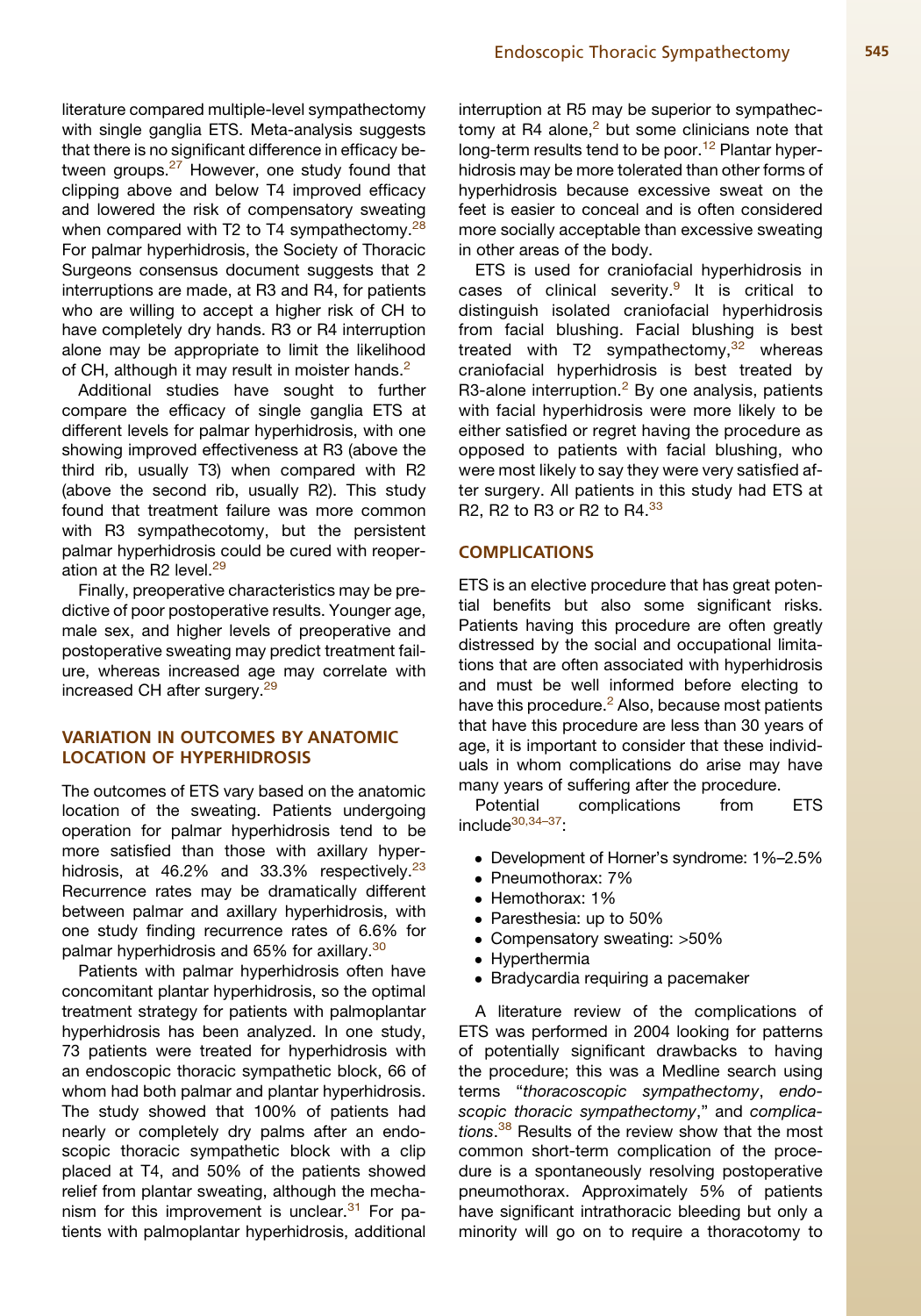#### 546 Moraites et al

correct this problem. An extremely common longterm complication is compensatory sweating. Ojimba and Cameron<sup>[38](#page-7-0)</sup> reported 1% to 2% of patients regretted having the procedure because of the severity of the compensatory sweating.

A more recent analysis of 1731 cases indicates that the most common immediate postoperative complication is pain (97.4%) and estimates the late complication of compensatory sweating at 88.4%.<sup>[39](#page-7-0)</sup> Immediate postoperative complications also include pneumothorax (3.5%), neurologic disorders of the upper limbs (2.1%), Horner's syndrome (0.9%), significant bleeding (0.4%), and extensive subcutaneous emphysema.<sup>[39](#page-7-0)</sup>

Although there are no published known deaths from ETS, anecdotally there are 9 known deaths after ETS resulting from severe hemorrhage or complications from anesthesia.<sup>[38](#page-7-0)</sup>

# COMPENSATORY SWEATING

Of all the known risks associated with ETS, it is perhaps most important for the patient to understand the risk of compensatory sweating. Compensatory sweating, also called compensatory hyperhidrosis (CH), occurs when treatment for hyperhidrosis decreases or eliminates sweating in the original problem area, but the body then compensates by increasing sweat production in another remote location. $2,38$  CH is the most common side effect of ETS, and literature cites that CH develops in anywhere between 3% and 98% of patients. $2$  This wide range may be accounted for by varying definitions of CH and variations in the surgical approach for treatment of hyperhidrosis. The most common sites for CH occurrence are abdomen, back, legs, and gluteal area. $40$  Adult patients and those who have a preexisting tendency to sweat in the inguinal folds, buttocks, back, and upper thighs are at greater risk for CH. $^{2,41}$  $^{2,41}$  $^{2,41}$  Pediatric patients and those undergoing a single ganglion transection not involving T2 report the lowest rates of CH.<sup>[41](#page-7-0)</sup>

Most studies do not quantify the level of severity of compensatory sweating, but a 2009 study sought to measure severity using patient questionnaires.<sup>[41](#page-7-0)</sup> Severity was measured on a 10-point scale, with 10 being unbearable and 0 being no symptoms, and was assessed at each site of compensatory sweating. Overall, compensatory sweating rated 4.5 in severity and was most commonly found in the back, abdomen, chest, legs, and thighs. Age was the only independent predictor of CH in multivariate analysis, whereas age and multilevel sympathectomy were independent predictors of a high

severity score. Operation on T2 and high severity score were independent predictors of patient dissatisfaction.<sup>[41](#page-7-0)</sup>

The current trend with regard to limiting the possibility of compensatory sweating is perform-ing a sympathectomy at T4 alone.<sup>[2,40](#page-6-0)</sup> Several studies found that this technique may reduce the risk of compensatory sweating greatly. In one study of 276 patients with axillary hyperhidrosis, 78.3% underwent thermal ablation of T3/T4, whereas 21.7% had thermal ablation of T4 alone. The study indicated that the T4 group reported higher satisfaction rate, lower recurrence rate, and lower severity of compensatory sweating.<sup>[40](#page-7-0)</sup> A meta-analysis of studies published in the last decade indicated that T3 sympathectomy is recommended for the treatment of palmar hyperhidrosis regardless of the surgical technique used.<sup>[27](#page-7-0)</sup>

## QUALITY OF LIFE

Although compensatory sweating may arise after ETS, it is important to determine if quality of life is improved regardless of complications. A 2012 study of the evolution of quality of life over 5 years in 453 patients who had ETS found that patients had immediate and sustained improvement in quality of life over the course of the study.<sup>[42](#page-7-0)</sup> This was a prospective, nonrandomized and uncontrolled study carried out via questionnaire regarding quality of life following ETS. The questionnaire was given perioperatively, at 30 days, and at 5 years after the procedure. The study found that 97.3% of patients had complete remission of palmar, axillary, or facial sweating after 5 years. Those who did have an improvement in quality of life from ETS had sustained improvement over 5 years. Although 71.5% of patients reported moderate-to-severe compensatory sweating, only 1.5% of patients were dissatisfied with the results of the procedure. $42$ 

The factor that most influences postsurgical quality of life is compensatory sweating. Therefore, patients should be informed of this side effect, and treatment should be tailored to reduce compensatory sweating based on anatomic loca-tion and patient preferences.<sup>[2,43](#page-6-0)</sup> In general, higher levels of blockade on the sympathetic chain correspond to higher regret rates. Patients should also be made aware that the most satisfied patients are those with palmar or palmar-axillary hyperhidrosis, or both. $<sup>2</sup>$  $<sup>2</sup>$  $<sup>2</sup>$  Another significant factor is the</sup> recurrence of symptoms after ETS. Recurrence of hyperhidrosis after surgery has been reported with incidence of between 0% and 65%; the variability may be explained by use of different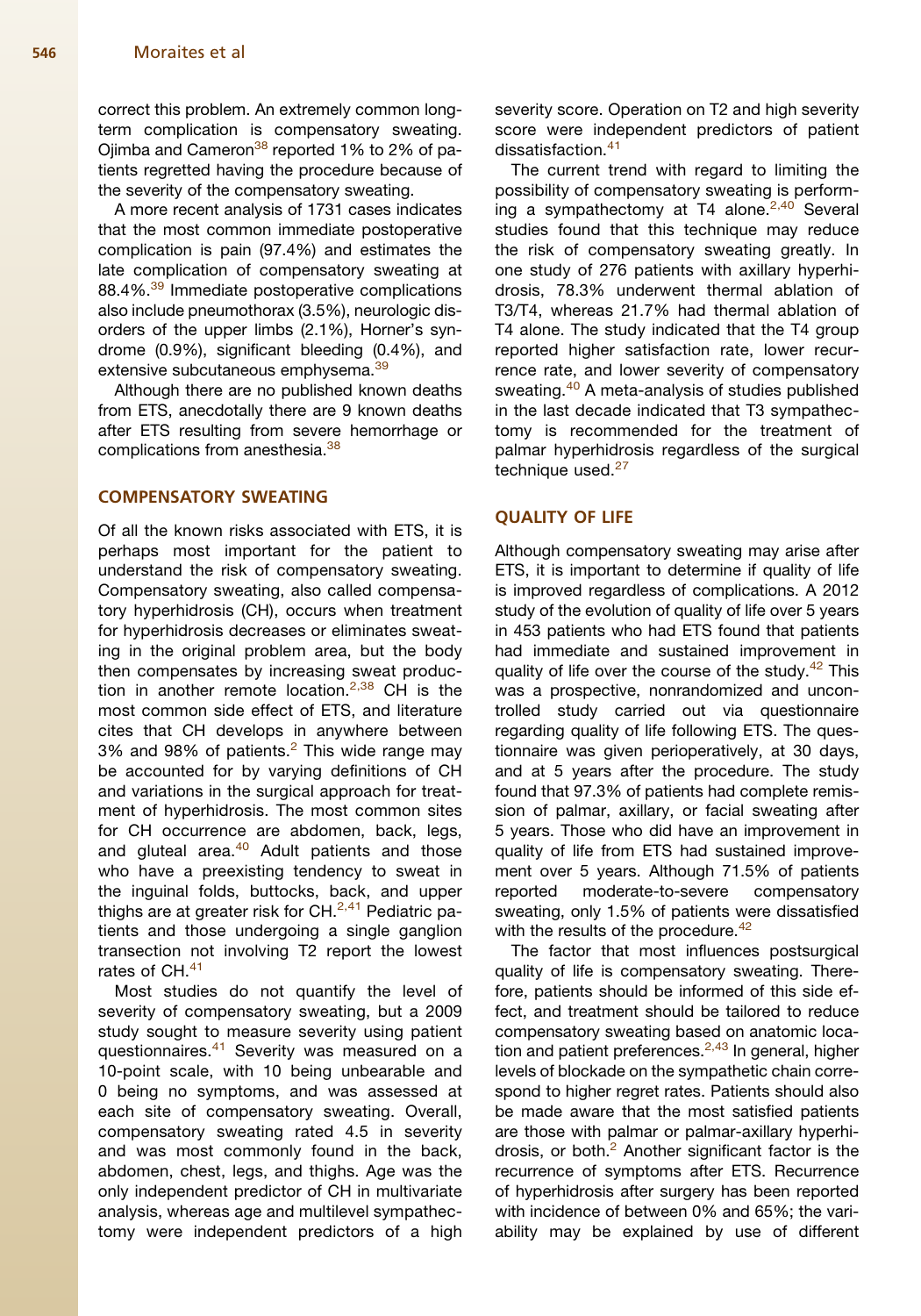<span id="page-6-0"></span>surgical techniques, level of sympathetic interruption, and durations of follow-up care. $2$  If recurrence of hyperhidrosis occurs, it usually recurs within 18 months of surgery. $21$ 

## REVERSAL

In some instances, the CH after ETS is severe enough to warrant attempt at surgical reversal. Techniques of reversal include unclipping and nerve grafting. Surgical clips can be used instead of surgical, thermal or ultrasonic ablation with the theoretic advantage of allowing reversal if the patient develops intolerable compensatory sweating. However, because permanent and irreversible perineural damage may occur to a nerve following the application of a clip, removal may not always result in return of sympathetic tone to the preoperative state. $2,44,45$  In a 2009 study of thoracoscopic clipping for hyperhidrosis, 4.7% of the participants later underwent a reversal procedure for the development of CH. Of these patients, 48% reported a significant decrease of CH and 42% reported that the sweating at their original problem site remained controlled.[45](#page-7-0) 68% of patients having a reversal within 6 months of the initial procedure reported substantial decrease in CH, versus 37% reporting substantial decrease in CH with a reversal proce-dure at greater than 6 months.<sup>[45](#page-7-0)</sup>

#### **SUMMARY**

ETS is an effective surgical treatment for palmar, axillary, palmoplantar, and craniofacial hyperhidrosis, with reproducible improvement in more than  $94\%$  of patients. $2$  Although initial immediate satisfaction rates are very high, patient satisfaction may decrease over time. This is mainly because of compensatory sweating, which occurs in many patients and can be a significant and bothersome problem that can decrease quality of life. Although surgical technique may reduce incidence of compensatory sweating and other side effects, patient characteristics such as anatomic location of sweating, age, body mass index, symptomatology, and comorbid conditions must also be taken into account. Selection of ideal surgical candidates using these parameters is key to the success of the surgery. $2$  Patients must be made aware of not only the perioperative risks and benefits but also the long-term risks and benefits of this procedure.

# **REFERENCES**

1. [Hashmonai M, Kopelman D. History of sympathetic](http://refhub.elsevier.com/S0733-8635(14)00074-6/sref1) [surgery. Clin Auton Res 2003;13\(1\):I6–9](http://refhub.elsevier.com/S0733-8635(14)00074-6/sref1).

- 2. [Cerfolio RJ, Milanez de Campos JR, Bryant AS, et al.](http://refhub.elsevier.com/S0733-8635(14)00074-6/sref2) [The society of thoracic surgeons expert consensus](http://refhub.elsevier.com/S0733-8635(14)00074-6/sref2) [for the surgical treatment of hyperhidrosis. Ann](http://refhub.elsevier.com/S0733-8635(14)00074-6/sref2) [Thorac Surg 2011;91:1642–8](http://refhub.elsevier.com/S0733-8635(14)00074-6/sref2).
- 3. [Licht PB, Pilegaard HK. Severity of compensatory](http://refhub.elsevier.com/S0733-8635(14)00074-6/sref3) [sweating after thoracoscopic sympathectomy. Ann](http://refhub.elsevier.com/S0733-8635(14)00074-6/sref3) [Thorac Surg 2004;78:427–31](http://refhub.elsevier.com/S0733-8635(14)00074-6/sref3).
- 4. [Atkinson JL, Fode-Thomas NC, Fealey RD, et al.](http://refhub.elsevier.com/S0733-8635(14)00074-6/sref4) [Endoscopic transthoracic limited sympathectomy](http://refhub.elsevier.com/S0733-8635(14)00074-6/sref4) [for palmar-plantar hyperhidrosis: outcomes and](http://refhub.elsevier.com/S0733-8635(14)00074-6/sref4) [complications during a 10-year period. Mayo Clin](http://refhub.elsevier.com/S0733-8635(14)00074-6/sref4) [Proc 2011;86\(8\):721–9.](http://refhub.elsevier.com/S0733-8635(14)00074-6/sref4)
- 5. [Marhold F, Izay B, Zacherl J, et al. Thoracoscopic](http://refhub.elsevier.com/S0733-8635(14)00074-6/sref5) [and anatomic landmarks of Kuntz's nerve: implica](http://refhub.elsevier.com/S0733-8635(14)00074-6/sref5)[tions for sympathetic surgery. Ann Thorac Surg](http://refhub.elsevier.com/S0733-8635(14)00074-6/sref5) [2008;86:1653–8.](http://refhub.elsevier.com/S0733-8635(14)00074-6/sref5)
- 6. [Moran KT, Brady MP. Surgical management of](http://refhub.elsevier.com/S0733-8635(14)00074-6/sref6) [primary hyperhidrosis. Br J Surg 1991;78:279–83.](http://refhub.elsevier.com/S0733-8635(14)00074-6/sref6)
- 7. [Haxton HA. The sympathetic nerve supply of the up](http://refhub.elsevier.com/S0733-8635(14)00074-6/sref7)[per limb in relation to sympathectomy. Ann R Coll](http://refhub.elsevier.com/S0733-8635(14)00074-6/sref7) [Surg Engl 1954;14\(4\):247–66](http://refhub.elsevier.com/S0733-8635(14)00074-6/sref7).
- 8. [McCormack AC, Jarral OA, Shipolini AR, et al. Does](http://refhub.elsevier.com/S0733-8635(14)00074-6/sref8) [the nerve of Kuntz exist? Interact Cardiovasc Thorac](http://refhub.elsevier.com/S0733-8635(14)00074-6/sref8) [Surg 2011;13:175–8.](http://refhub.elsevier.com/S0733-8635(14)00074-6/sref8)
- 9. [Walling HW, Swick BL. Treatment options for hyper](http://refhub.elsevier.com/S0733-8635(14)00074-6/sref9)[hidrosis. Am J Clin Dermatol 2011;12\(5\):285–95](http://refhub.elsevier.com/S0733-8635(14)00074-6/sref9).
- 10. [Pather N, Partab P, Singh B, et al. Cervico-thoracic](http://refhub.elsevier.com/S0733-8635(14)00074-6/sref10) [ganglion: its clinical implications. Clin Anat 2006;](http://refhub.elsevier.com/S0733-8635(14)00074-6/sref10) [19:323–6.](http://refhub.elsevier.com/S0733-8635(14)00074-6/sref10)
- 11. [Glaser DA, Herbert AA, Pariser DM, et al. Facial](http://refhub.elsevier.com/S0733-8635(14)00074-6/sref11) [Hyperhidrosis: best practice recommendations](http://refhub.elsevier.com/S0733-8635(14)00074-6/sref11) [and special considerations. Cutis 2007;79\(5\):](http://refhub.elsevier.com/S0733-8635(14)00074-6/sref11) [29–32](http://refhub.elsevier.com/S0733-8635(14)00074-6/sref11).
- 12. [Reisfeld R, Pasternack GA, Daniels PD, et al. Severe](http://refhub.elsevier.com/S0733-8635(14)00074-6/sref12) [plantar hyperhidrosis: an effective surgical solution.](http://refhub.elsevier.com/S0733-8635(14)00074-6/sref12) [Am Surg 2013;79\(9\):845–53](http://refhub.elsevier.com/S0733-8635(14)00074-6/sref12).
- 13. [Oncel M, Sunam GS, Erdem E, et al. Bilateral thora](http://refhub.elsevier.com/S0733-8635(14)00074-6/sref13)[scopic sympathectomy for primary hyperhidrosis: a](http://refhub.elsevier.com/S0733-8635(14)00074-6/sref13) [review of 335 cases. Cardiovasc J South Af 2013;](http://refhub.elsevier.com/S0733-8635(14)00074-6/sref13) [24\(4\):137–40.](http://refhub.elsevier.com/S0733-8635(14)00074-6/sref13)
- 14. [Liu Y, Yang J, Liu J, et al. Surgical treatment of pri](http://refhub.elsevier.com/S0733-8635(14)00074-6/sref14)[mary palmar hyperhidrosis: a prospective random](http://refhub.elsevier.com/S0733-8635(14)00074-6/sref14)[ized study comparing T3 and T4 sympathicotomy.](http://refhub.elsevier.com/S0733-8635(14)00074-6/sref14) [Eur J Cardio Thorac Surg 2009;35:398–402](http://refhub.elsevier.com/S0733-8635(14)00074-6/sref14).
- 15. [Doolabh N, Horswell S, Williams M, et al. Thora](http://refhub.elsevier.com/S0733-8635(14)00074-6/sref15)[coscopic sympathectomy for hyperhidrosis: indi](http://refhub.elsevier.com/S0733-8635(14)00074-6/sref15)[cations and results. Ann Thorac Surg 2004;77:](http://refhub.elsevier.com/S0733-8635(14)00074-6/sref15) [410–4.](http://refhub.elsevier.com/S0733-8635(14)00074-6/sref15)
- 16. [Reisfeld R, Nguyen R, Pnini A. Endoscopic thoracic](http://refhub.elsevier.com/S0733-8635(14)00074-6/sref16) [sympathectomy for hyperhidrosis. Experience with](http://refhub.elsevier.com/S0733-8635(14)00074-6/sref16) [both cauterization and clamping methods. Surg Lap](http://refhub.elsevier.com/S0733-8635(14)00074-6/sref16)[arosc Endosc Percutan Tech 2002;12\(4\):255–67.](http://refhub.elsevier.com/S0733-8635(14)00074-6/sref16)
- 17. [Miller DL, Bryant AS, Force SD, et al. Effect of](http://refhub.elsevier.com/S0733-8635(14)00074-6/sref17) [sympathectomy level on incidence of compensatory](http://refhub.elsevier.com/S0733-8635(14)00074-6/sref17) [hyperhidrosis after sympathectomy for palmar hy](http://refhub.elsevier.com/S0733-8635(14)00074-6/sref17)[perhidrosis. J Thorac Cardiovasc Surg 2009;](http://refhub.elsevier.com/S0733-8635(14)00074-6/sref17) [138\(3\):581–5.](http://refhub.elsevier.com/S0733-8635(14)00074-6/sref17)